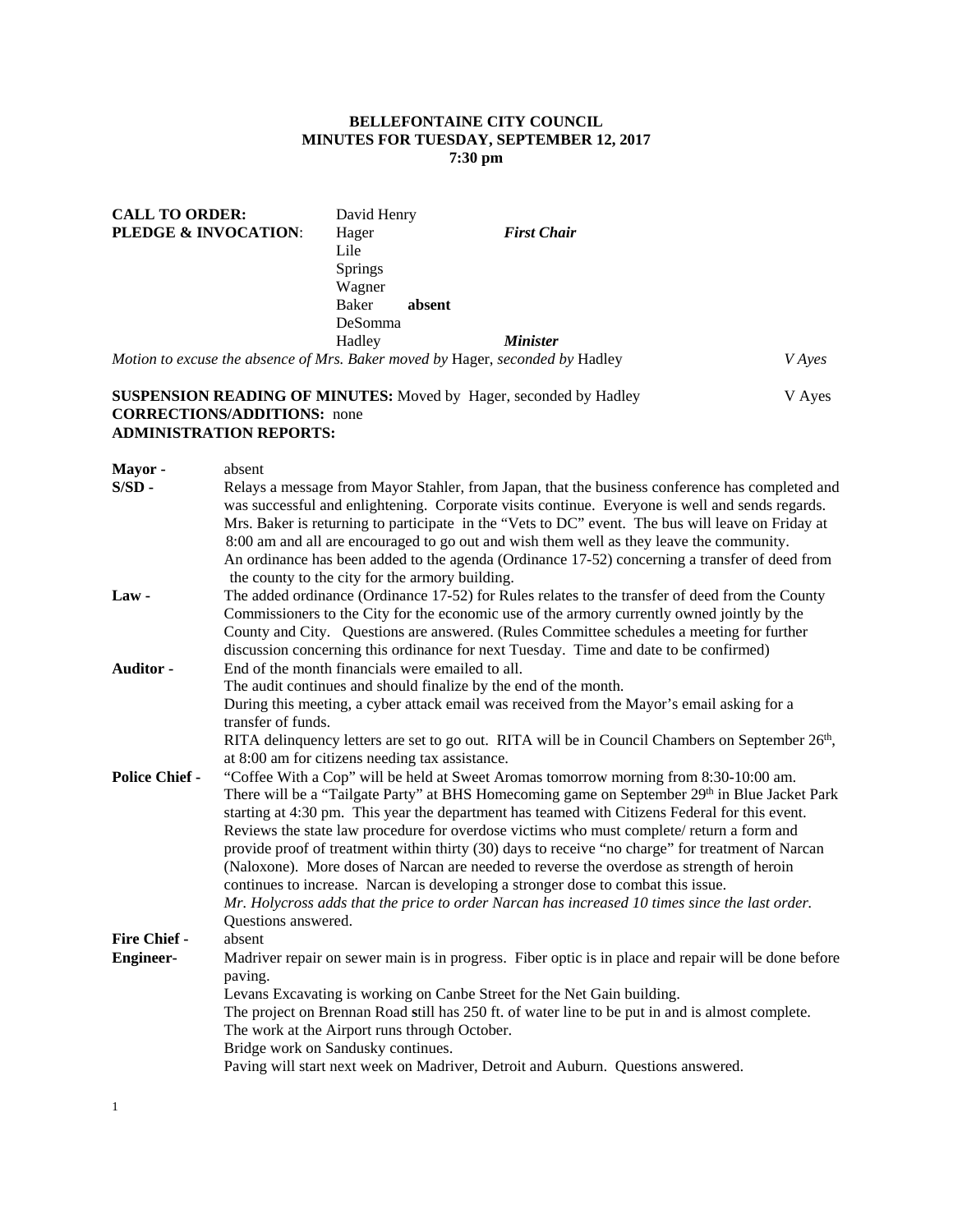| Tax Dept-            | absent                                                                                                                                                                                                                                                       |
|----------------------|--------------------------------------------------------------------------------------------------------------------------------------------------------------------------------------------------------------------------------------------------------------|
| <b>Utility Dept-</b> | absent                                                                                                                                                                                                                                                       |
| Code Enf-            | absent                                                                                                                                                                                                                                                       |
| <b>Economic Dev-</b> | absent                                                                                                                                                                                                                                                       |
| DP&L-                | Reminds all that there is a real uptake on scams and assures that DP&L will not call by phone with<br>threats to shut of services. All business is conducted by mail. Suggests that anyone receiving<br>threatening calls should call the police department. |

#### **REPORTS OF STANDING COMMITTEES:**

| <b>Rules</b> -     | Explained ordinance on the agenda                                                                                         |
|--------------------|---------------------------------------------------------------------------------------------------------------------------|
| <b>Finance -</b>   | Explained ordinances on the agenda                                                                                        |
| <b>Utilities -</b> | Explained ordinance on the agenda                                                                                         |
| Safety -           | No report                                                                                                                 |
| Streets -          | No report                                                                                                                 |
|                    | <b>Sidewalks, Curbs &amp; Parks</b> – Handed out copies of Joint Park Board meeting (copy att to clerks official minutes) |
|                    | Highlights include Youth Football numbers are up this year, a quote received for the shelter house                        |
|                    | and \$23,000.00 that has been raised for the adapted playground project.                                                  |
| Audit -            | No report                                                                                                                 |

**COMMUNICATIONS FROM CITIZENS:** Eric Petty, 5099 Meadowbrook Dr., Columbus, Ohio, here to explain his plans for the recent purchase of the property at 149 W. Columbus Ave. which will be converted into a dance club to be named "The Beer Vault". Plan review included security, dance floor renovation, full kitchen offerings, transport services and 1920's speak easy theme for the establishment. Questions answered.

Jack Reser, 704 Whispering Pines, here to ask Council to review and improve the downtown parking and bring it to it's maximum potential.

*President Henry assigns this issue to Mr. Hadley and the Sidewalk, Curbs & Parks Committee along with a review of downtown signage.* 

Mr. Reser also thanks DP&L for the \$50,000.00 Downtown Improvement Grant received by the city.

# **INTRODUCTION OF ORDINANCES:**

#### **1. ORDINANCES FOR 1ST READING**

| R <sub>17</sub> -47 A. | A RESOLUTION ACCEPTING THE AMOUNTS AND RATES AS DETERMINED BY THE |                |
|------------------------|-------------------------------------------------------------------|----------------|
|                        | BUDGET COMMISSION AND AUTHORIZING THE NECESSARY TAX LEVIES AND    |                |
|                        | CERTIFYING THEM TO THE COUNTY AUDITOR.                            | <b>FINANCE</b> |

| Adoption- | Moved by Wagner, seconded by DeSomma | V Ayes |
|-----------|--------------------------------------|--------|
|-----------|--------------------------------------|--------|

17-48 B. AN ORDINANCE AUTHORIZING THE EXTENSION OF WATER AND SANITARY SEWER UTILITY SERVICE OUTSIDE THE CORPORATION LINE OF THE CITY OF BELLEFONTAINE TO PROPERTY LOCATED AT 1021 T.R.#185 (BRENNAN ROAD), LAKE TOWNSHIP, LOGAN COUNTY, OHIO, AND DECLARING AN EMERGENCY IN THE CITY OF BELLEFONTAINE, OHIO. **UTILITIES** 

| $3RR-$    | Moved by Wagner, seconded by Springs | V Ayes |
|-----------|--------------------------------------|--------|
| Passage-  |                                      |        |
| Adoption- |                                      |        |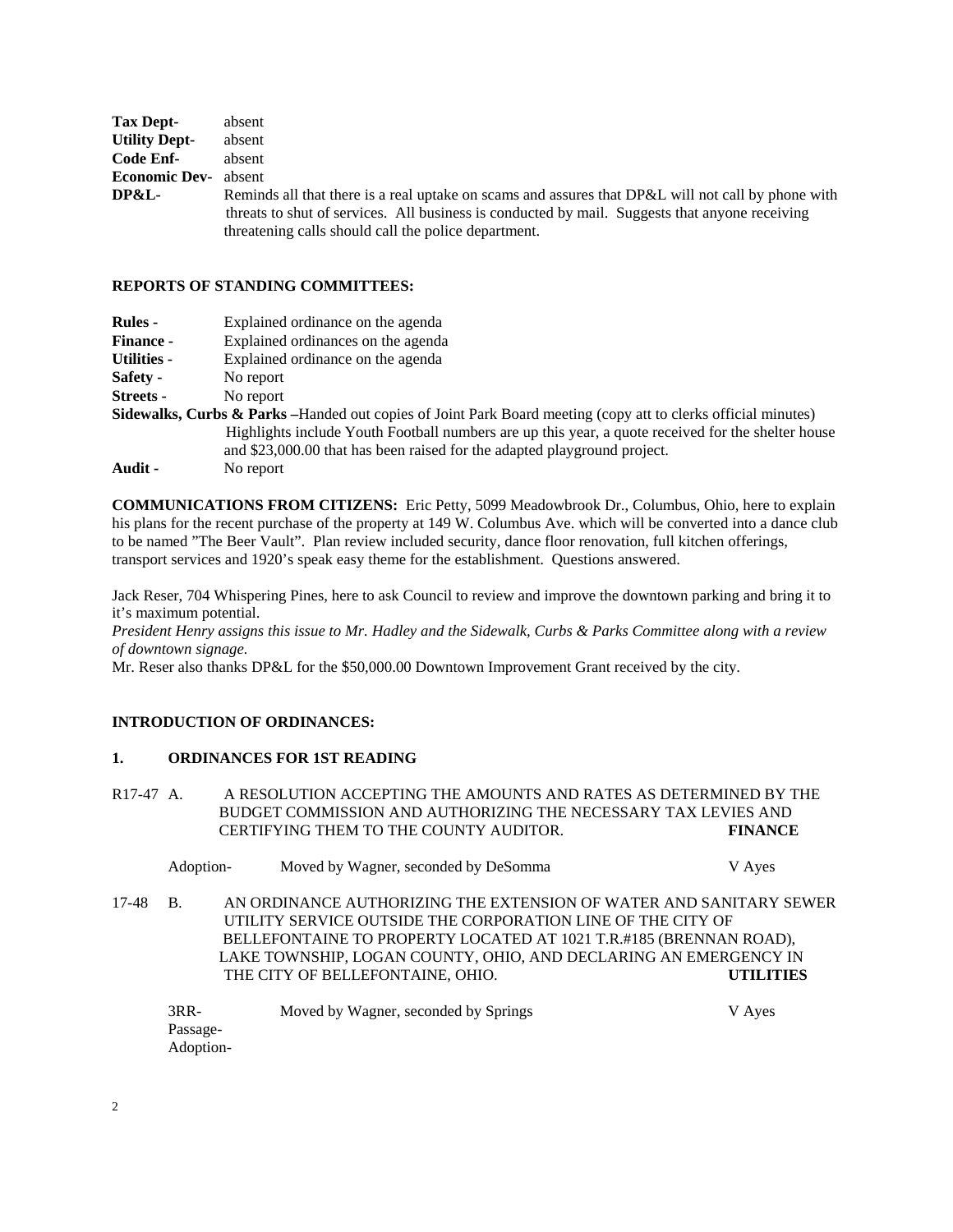17-49 C. AN ORDINANCE ESTABLISHING CONFERENCE AND EVENT RENTAL RATES AT THE BELLEFONTAINE REGIONAL AIRPORT AND DECLARING AN EMERGENCY IN THE CITY OF BELLEFONTAINE, OHIO. **FINANCE** 

| $3RR-$    | Moved by Wagner, seconded by DeSomma | V Ayes |
|-----------|--------------------------------------|--------|
| Passage-  |                                      |        |
| Adoption- |                                      |        |

17-50 D. AN ORDINANCE AUTHORIZING THE SERVICE-SAFETY DIRECTOR TO ENTER INTO CONTRACT WITH MIDDLETOWN FORD AND ANDERSON FORD FOR THE PURCHASE OF THREE (3) PICKUP TRUCKS THROUGH THE STATE OF OHIO CONTRACT PURCHASING PROGRAM CONTRACT NO. RS901017 AND DECLARING AN EMERGENCY IN THE CITY OF BELLEFONTAINE, OHIO. **FINANCE** 

| $3RR-$    | Moved by Wagner, seconded by DeSomma | V Aves |
|-----------|--------------------------------------|--------|
| Passage-  | Moved by Wagner, seconded by DeSomma | V Ayes |
| Adoption- | Moved by Wagner, seconded by DeSomma | V Ayes |

17-51 E. AN ORDINANCE AUTHORIZING AND DIRECTING THE SERVICE SSAFETY DIRECTOR TO PURCHASE TWO NEW FORD POLICE INCEPTOR UTILITY VEHICLES THROUGH THE STATE OF OHIO CONTACT PURCHASEING PROGRAM AND DECLARING AN EMERGENCY IN THE CITY OF BELLEFONTAINE, OHIO. **FINANCE** 

| $3RR-$    | Moved by Wagner, seconded by DeSomma | V Ayes |
|-----------|--------------------------------------|--------|
| Passage-  | Moved by Wagner, seconded by DeSomma | V Ayes |
| Adoption- | Moved by Wagner, seconded by DeSomma | V Ayes |

### **Motion to waive the 48 Hour Notification Suspension Rule moved by** Hager, **seconded by** Wagner **V Ayes**

17-52 F. AN ORDINANCE AUTHORIZING THE MAYOR AND/OR SERVICE SAFETY DIRECTOR TO ENTER INTO A TRANSFER AND USE AGREEMENT AND TO ACCEPT A DEED FROM THE BOARD OF COUNTY COMMISSIONERS OF LOGAN COUNTY TO THE CITY OF BELLEFONTAINE FOR THE OLD ARMORY PROPERTY ON SOUTH MAIN STREET IN SAID CITY CONTAINING 0.74 ACRES, MORE OR LESS, AND TO SIGN ANY DOCUMENTS IN FURTHERANCE THEREOF AND DECLARING AN EMERGENCY IN THE CITY OF BELLEFONTAINE, OHIO. **RULES** 

| $3RR-$    | Moved by Hager, seconded by Lile | V Ayes |
|-----------|----------------------------------|--------|
| Passage-  |                                  |        |
| Adoption- |                                  |        |

## **2. ORDINANCES FOR 2ND READING**

17-41 A. AN ORDINANCE AUTHORIZING THE SERVICE-SAFETY DIRECTOR TO ENTER INTO CONTRACT WITH LEADER MACHINERY COMPANY, LTD. OF MIDDLETOWN, OHIO FOR THE PURCHASE OF A DURACO DURAPATCHER AND DECLARING AN EMERGENCY IN THE CITY OF BELLEFONTAINE, OHIO. **FINANCE** 

| 3RR-      | Moved by Wagner, seconded by DeSomma | V Ayes |
|-----------|--------------------------------------|--------|
| Passage-  |                                      |        |
| Adoption- |                                      |        |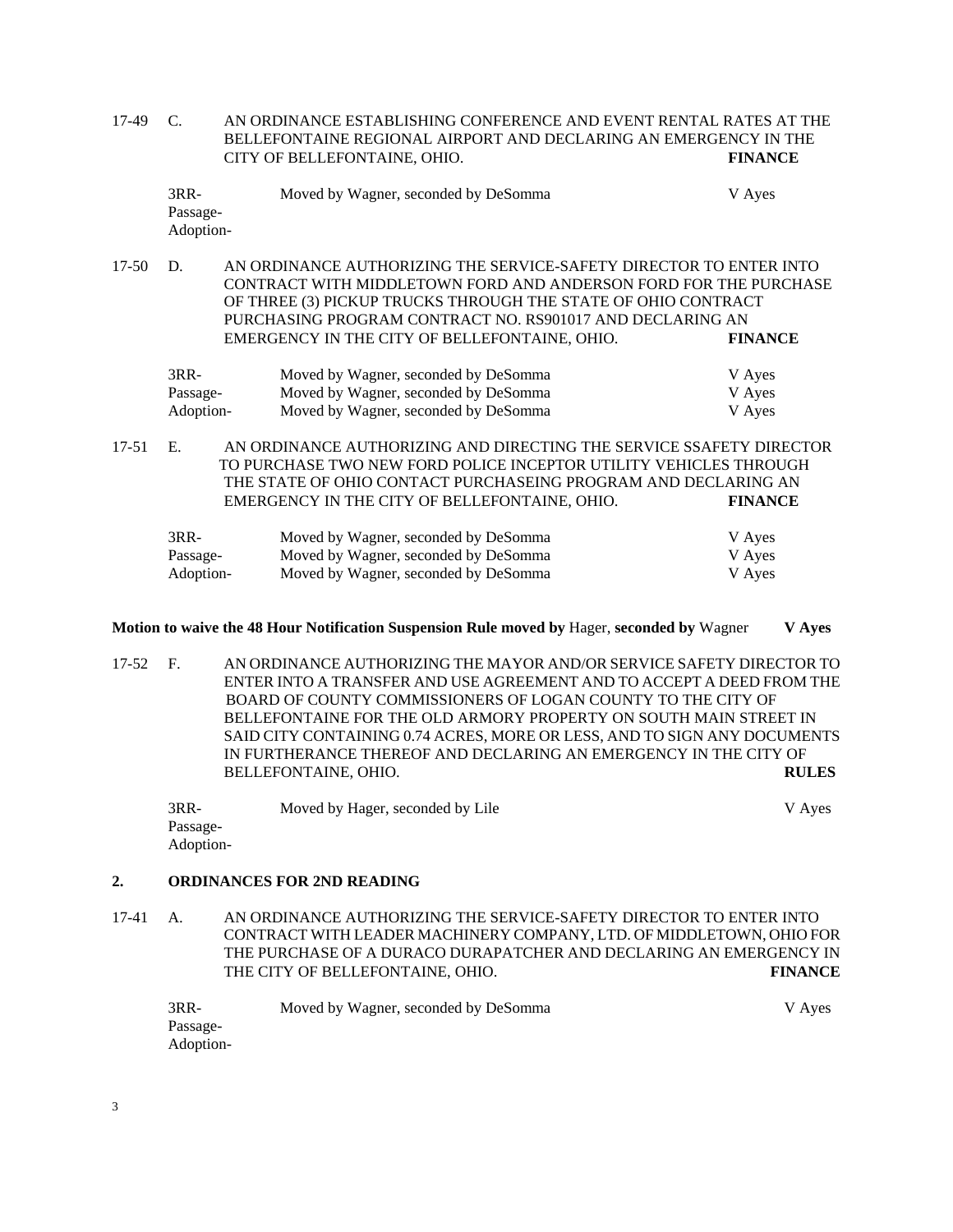17-42 B. AN ORDINANCE AUTHORIZING THE SERVICE-SAFETY DIRECTOR TO ENTER INTO CONTRACT WITH NORTHCOAST PRODUCTS OF MONROE, OHIO FOR THE PURCHASE OF A HEATED EMULSION STORAGE TANK AND DECLARING AN EMERGENCY IN THE CITY OF BELLEFONTAINE, OHIO. **FINANCE** 

| $3RR-$    | Moved by Wagner, seconded by DeSomma | V Aves |
|-----------|--------------------------------------|--------|
| Passage-  |                                      |        |
| Adoption- |                                      |        |

17-43 C. AN ORDINANCE AUTHORIZNG THE SRVICE-SAFETY DIRECTOR TO ADVERTISE FOR BIDS AND SEEK PROPOSALS FOR CERTAIN IMPROVEMENTS TO OXIDATION DITCH MIXER COVERS AT THE CITY OF BELLEFONTAINE WASTEWATER TREATMENT PLANT LOCATED AT 610 SOUTH TROY ROAD AND DECLARING AN EMERGENCY IN THE CITY OF BELLEFONTAINE, OHIO. **FINANCE** 

| $3RR-$    | Moved by Wagner, seconded by DeSomma | V Ayes |
|-----------|--------------------------------------|--------|
| Passage-  |                                      |        |
| Adoption- |                                      |        |

#### **3. ORDINANCES FOR 3RD READING**

17-38 A. AN ORDINANCE APPROVING, AUTHORIZING AND ADOPTING INTEREST ALLOCATION AND CREDIT CARD POLICIES FOR THE CITY OF BELLEFONTAINE AND ESTABLISHING PROCEDURES FOR FISCAL MANAGEMENT FOR CITY OF ASSET MANAGEMENT AND PURCHASING POLICIES. **FINANCE** 

| Adoption- | Moved by Wagner, seconded by DeSomma | V Aves |
|-----------|--------------------------------------|--------|
|-----------|--------------------------------------|--------|

17-40 C. AN ORDINANCE AUTHORIZING THE SERVICE-SAFETY DIRECTOR AND MAYOR ON BEHALF OF THE CITY OF BELLEFONTAINE TO ENTER INTO A REPAIR AND GRANT AGREEMENT WITH BELLEFONTAINE POST OFFICE, LTD. REGARDING 201 W. CHILLICOTHE AVE., FURTHER AUTHORIZING THE ACCEPTANCE OF A DEED FROM THE LOGAN COUNTY LAND REUTILIZATION CORPORATION FOR SAID PROPERTY AND THE SIMULTANEOUS TRANSFER OF SAID PROPERTY BY DEED TO BELLEFONTAINE POST OFFICE, LTD., AND FURTHER MAKING SUPPLEMENTAL APPROPRIATIONS AND AMENDING THE PERMANENT APPROPRIATIONS ORDINANCE AND DECLARING AN EMERGENCY IN THE CITY OF BELLEFONTAINE, OHIO. **FINANCE** 

Adoption-<br>
Moved by Wagner, seconded by DeSomma<br>
V Ayes

#### **COMMUNICATIONS FROM CLERK:** none

**COMMUNICATIONS FROM COUNCIL:** Mrs. Hager asks if any commitment has been made to the Holland Theatre request. Mr. Holycross states that it is still in discussion with Finance Committee and will come to full Council soon.

# President Henry sets two (2) hearings for October 24<sup>th</sup> for items passed through the City Planning Commission.